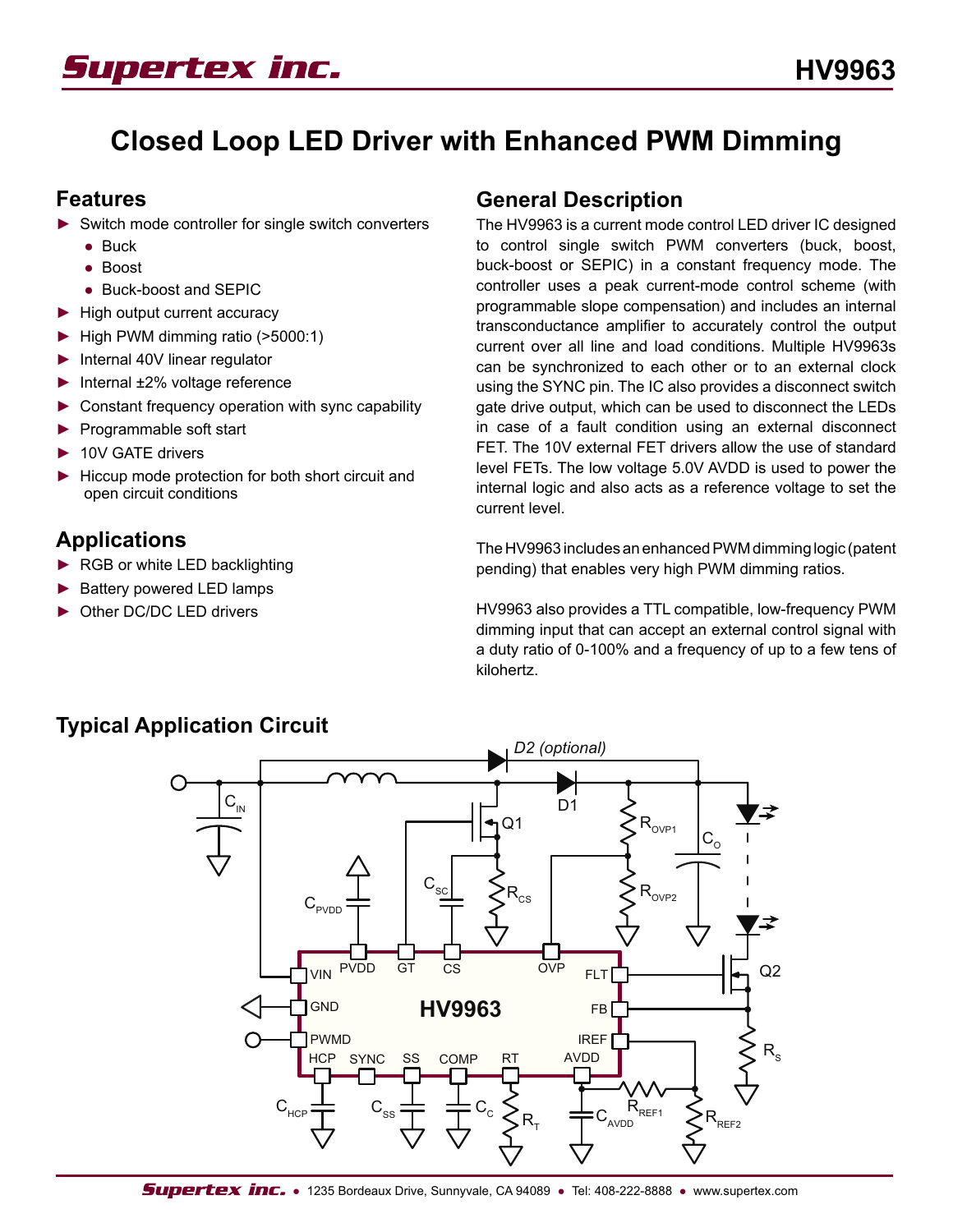## **Ordering Information**

| <b>Device</b> | 16-Lead SOIC<br>$9.90x3.90mm$ body<br>1.75mm height (max)<br>1.27mm pitch |  |
|---------------|---------------------------------------------------------------------------|--|
| HV9963        | <b>HV9963NG-G</b>                                                         |  |

*-G indicates package is RoHS compliant ('Green')*

# **Absolute Maximum Ratings**

| <b>Parameter</b>                                    | Value                               |
|-----------------------------------------------------|-------------------------------------|
| VIN to GND                                          | $-0.5V$ to $+45V$                   |
| PVDD to GND                                         | $-0.3V$ to $+13V$                   |
| GATE, FT to GND                                     | -0.3V to $(PV_{DD} + 0.3V)$         |
| AVDD to GND                                         | $-0.3V$ to 6.0V                     |
| <b>IREF to GND</b>                                  | $-0.3V$ to 3.5V                     |
| All other pins to GND                               | -0.3V to $(AV_{DD} + 0.3V)$         |
| Junction temperature                                | $+150^{\circ}$ C                    |
| Storage ambient temperature range                   | $-65^{\circ}$ C to $+150^{\circ}$ C |
| Continuous power dissipation $(T_4 = +25^{\circ}C)$ | 1000mW                              |

*Stresses beyond those listed under "Absolute Maximum Ratings" may cause permanent damage to the device. These are stress ratings only, and functional operation of the device at these or any other conditions beyond those indicated in the operational sections of the specifications is not implied. Exposure to absolute maximum rating conditions for extended periods may affect device reliability.*

## **Pin Description**



**16-Lead SOIC (NG)**

## **Product Marking**

| <b>Top Marking</b>    |                                                                           |
|-----------------------|---------------------------------------------------------------------------|
| <b>HV9963NG</b>       | Y = Last Digit of Year Sealed<br>WW = Week Sealed<br>$l = l$ of Number    |
| <b>Bottom Marking</b> | $C =$ Country of Origin*                                                  |
| CCCCCCCCC AAA         | $A =$ Assembler ID*<br>= "Green" Packaging<br>*May be part of top marking |

**16-Lead SOIC (NG)** *Package may or may not include the following marks: Si or*

# **Typical Thermal Impedance**

| Package      |                  |
|--------------|------------------|
| 16-Lead SOIC | $82^{\circ}$ C/W |

## **Electrical Characteristics**

*(The \* denotes the specifications which apply over the full operating ambient temperature range of -40* $^{\circ}$ *C < T<sub>A</sub> < +125* $^{\circ}$ *C, otherwise the specifications are at T<sub>A</sub>* = 25<sup>o</sup>C. V<sub>IN</sub> = 24V, C<sub>PVDD</sub> = 1.0μF, C<sub>AVDD</sub> = 1.0μF, C<sub>GATE</sub> = 2.0nF, C<sub>FLT</sub> = 330pF unless otherwise noted.)

| Sym               | <b>Description</b>            |                          | Min | <b>Typ</b>               | Max | Units   Conditions |
|-------------------|-------------------------------|--------------------------|-----|--------------------------|-----|--------------------|
| Input             |                               |                          |     |                          |     |                    |
| <sup>V</sup> INDC | Input DC supply voltage range | $\overline{\phantom{a}}$ | 8.0 | $\overline{\phantom{0}}$ | 40  | DC input voltage   |

INSD Shut-down mode supply current - - - 2.0 mA PWMD to GND

### **Internal Regulator for GATE Drivers**

| $PV_{DD}$            | Internally regulated voltage             |        | 9.5                      | 10 <sup>°</sup>          | 10.5 |    | $V_{\text{IN}}$ = 12-40V,<br>$R_T = 44.2k\Omega$ ,<br>$PWMD = AVDD$         |
|----------------------|------------------------------------------|--------|--------------------------|--------------------------|------|----|-----------------------------------------------------------------------------|
| UVLO <sub>RISE</sub> | $V_{DD}$ under voltage lockout threshold | $\ast$ | 6.55                     | $\overline{\phantom{0}}$ | 7.20 | V  | $PV_{DD}$ rising                                                            |
| UVLO <sub>HYST</sub> | $V_{DD}$ under voltage hysteresis        |        | $\overline{\phantom{0}}$ | 500                      |      | mV | $PV_{DD}$ falling                                                           |
| $PV_{DD,MIN}$        | Minimum $V_{DD}$ voltage                 |        | 8.0                      | $\overline{\phantom{a}}$ |      |    | $V_{\text{IN}}$ = 9.0V, R <sub>T</sub> = 44.2kΩ,<br>PWMD = AV <sub>DD</sub> |

*Note:*

 $I_{\text{INSD}}$ 

*Denotes the specifications which apply over the full operating ambient temperature range of -40°C < T<sub>A</sub> < +125°C.*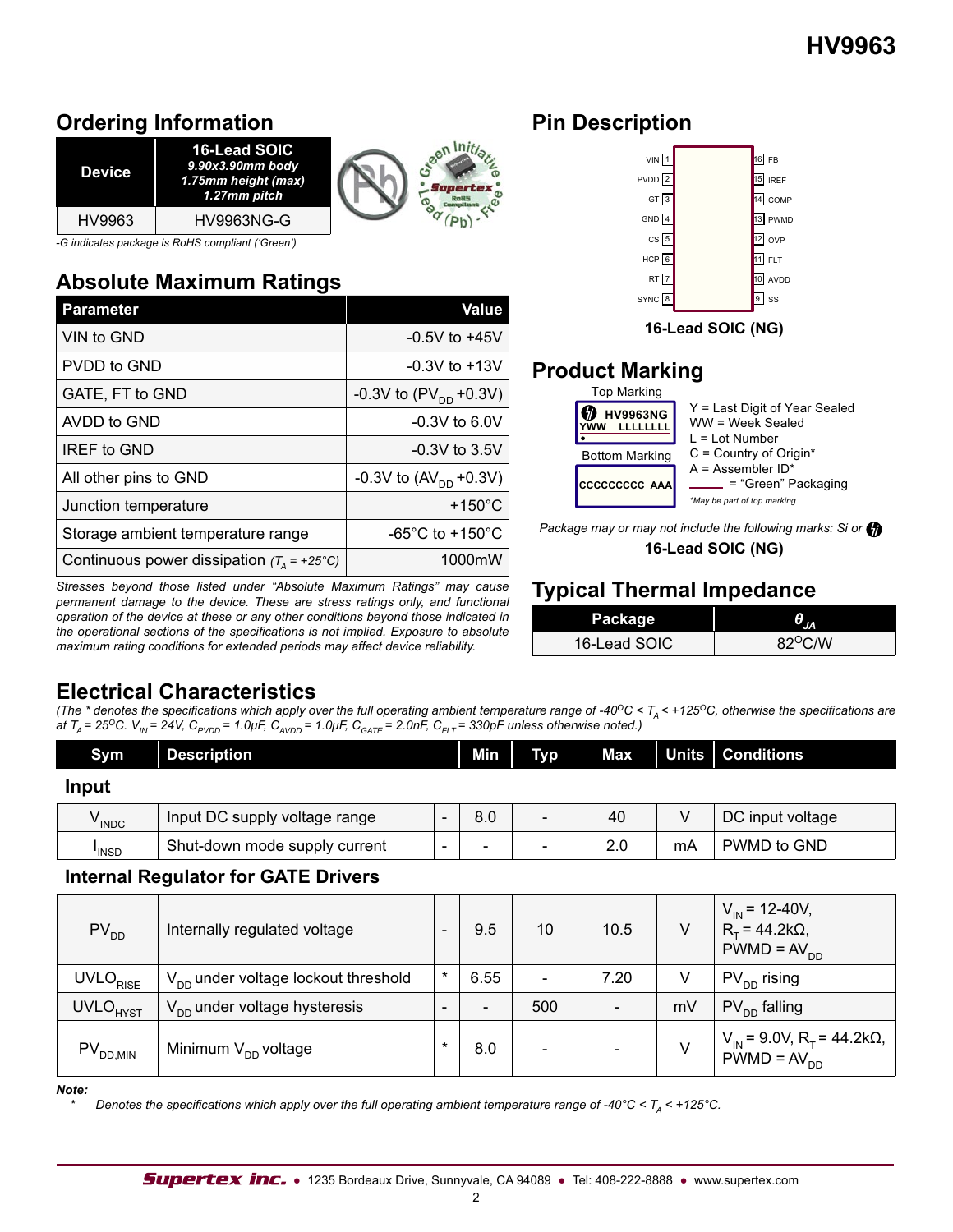## **Electrical Characteristics** *(cont.)*

*(The \* denotes the specifications which apply over the full operating ambient temperature range of -40* $^{\circ}$ *C < T<sub>A</sub> < +125* $^{\circ}$ *C, otherwise the specifications are at T<sub>A</sub>* = 25<sup>o</sup>C. V<sub>IN</sub> = 24V, C<sub>PVDD</sub> = 1.0μF, C<sub>AVDD</sub> = 1.0μF, C<sub>GATE</sub> = 2.0nF, C<sub>FLT</sub> = 330pF unless otherwise noted.)

| Sym                                   | <b>Description</b>                               |                              | Min                          | <b>Typ</b>               | Max                      | <b>Units</b> | <b>Conditions</b>                                                                   |  |
|---------------------------------------|--------------------------------------------------|------------------------------|------------------------------|--------------------------|--------------------------|--------------|-------------------------------------------------------------------------------------|--|
| <b>Internal Low Voltage Regulator</b> |                                                  |                              |                              |                          |                          |              |                                                                                     |  |
|                                       |                                                  | $\overline{\phantom{a}}$     | 4.90                         | 5.00                     | 5.10                     | V            | $V_{IN}$ = 8.0 - 40V                                                                |  |
| AV <sub>DD</sub>                      | Internally regulated voltage                     | $\qquad \qquad \blacksquare$ | 4.85                         | $\overline{\phantom{a}}$ | 5.10                     | $\vee$       | $V_{\text{IN}}$ = 8.0 - 40V,<br>$0^{\circ}$ C < T <sub>A</sub> < +85°C              |  |
|                                       |                                                  | $\overline{a}$               | 4.82                         |                          | 5.10                     | $\vee$       | $V_{\text{IN}}$ = 8.0 - 40V,<br>$-40^{\circ}$ C < T <sub>A</sub> < $+125^{\circ}$ C |  |
| UVLO <sub>RISE</sub>                  | AV <sub>DD</sub> under voltage lockout threshold | $\#$                         | 4.6                          |                          | 4.7                      | $\vee$       | AV <sub>DD</sub> rising                                                             |  |
| UVLO <sub>HYST</sub>                  | AV <sub>DD</sub> under voltage hysteresis        | $\#$                         |                              | 600                      |                          | mV           | $AVDD$ falling                                                                      |  |
| AVDD_ext                              | External current draw                            | $\overline{\phantom{a}}$     | $\pmb{0}$                    |                          | 500                      | μA           | $---$                                                                               |  |
| <b>PWM Dimming</b>                    |                                                  |                              |                              |                          |                          |              |                                                                                     |  |
| $V_{\text{PWMD(lo)}}$                 | PWMD input low voltage                           | $\star$                      | $\blacksquare$               | $\blacksquare$           | 0.8                      | $\vee$       | $---$                                                                               |  |
| $V_{\text{PWMD(hi)}}$                 | PWMD input high voltage                          | $\star$                      | 2.0                          |                          |                          | $\vee$       | ---                                                                                 |  |
| $R_{\text{PWMD}}$                     | PWMD pull down resistor                          | $\blacksquare$               | 50                           | 100                      | 150                      | $k\Omega$    | $VPWMD = 3.3V$                                                                      |  |
| <b>GATE</b>                           |                                                  |                              |                              |                          |                          |              |                                                                                     |  |
| SOURCE                                | GATE short circuit current, sourcing             | $\blacksquare$               | 0.2                          | $\frac{1}{2}$            | $\overline{\phantom{a}}$ | A            | $V_{GATE} = 0V$                                                                     |  |
| $I_{SINK}$                            | <b>GATE</b> sinking current                      | $\blacksquare$               | 0.4                          | $\blacksquare$           |                          | A            | $V_{GATE}$ = 10V                                                                    |  |
| $T_{RISE}$                            | GATE output rise time                            | $\overline{\phantom{a}}$     | $\qquad \qquad \blacksquare$ |                          | 60                       | ns           | ---                                                                                 |  |
| ${\mathsf T}_{\sf FALL}$              | GATE output fall time                            | $\overline{\phantom{a}}$     | $\overline{\phantom{a}}$     | $\blacksquare$           | 60                       | ns           | $\qquad \qquad \textbf{---}$                                                        |  |
|                                       | <b>Over Voltage Protection</b>                   |                              |                              |                          |                          |              |                                                                                     |  |
| $V_{\text{OVP,rising}}$               | Over voltage rising trip point                   | $\star$                      | 1.20                         | 1.25                     | 1.40                     | V            | OVP rising                                                                          |  |
| $V_{OVP, HYST}$                       | Over voltage hysteresis                          | $\frac{1}{2}$                | $\blacksquare$               | 0.125                    |                          | V            | OVP falling                                                                         |  |
| <b>Hiccup Timer</b>                   |                                                  |                              |                              |                          |                          |              |                                                                                     |  |
| $I$ <sub>HCP+</sub>                   | Charging current                                 | $\overline{\phantom{a}}$     | 8.8                          | 11                       | 20                       | μA           | $HCP = GND$                                                                         |  |
| $\Delta \rm{V}$                       | Voltage swing for hiccup timer                   |                              |                              | 2.0                      |                          | $\vee$       |                                                                                     |  |
| $I_{\text{HCP-}}$                     | Discharging current                              | $\overline{\phantom{a}}$     | 10                           |                          |                          | mA           | $V_{HCP}$ = 5.0V                                                                    |  |
| <b>Soft Start</b>                     |                                                  |                              |                              |                          |                          |              |                                                                                     |  |
| $I_{SS^+}$                            | Charging current                                 | $\qquad \qquad \blacksquare$ | 8.8                          | 11                       | 20                       | μA           | $SS = GND$                                                                          |  |
| $I_{SS}$                              | Discharging current                              | $\frac{1}{2}$                | 1.0                          | $\overline{\phantom{a}}$ | $\overline{\phantom{a}}$ | mA           | $V_{SS} = 5.0V$                                                                     |  |
|                                       | <b>Slope Compensation</b>                        |                              |                              |                          |                          |              |                                                                                     |  |
| $R_{\scriptstyle \text{SLOPE}}$       | ON resistance of FET at CS pin                   | $\ast$                       | 100                          | 300                      | 600                      | Ω            | $\qquad \qquad - -$                                                                 |  |
| I <sub>SLOPE</sub>                    | Current sourced out of CS pin                    | $\blacksquare$               | 1.8                          | 2.0                      | 4.0                      | μA           | $R_T$ = 237k $\Omega$                                                               |  |
| Notes:                                |                                                  |                              |                              |                          |                          |              |                                                                                     |  |

*# Denotes specifications guaranteed by design*

*Denotes the specifications which apply over the full operating ambient temperature range of -40°C < T<sub>A</sub> < +125°C.*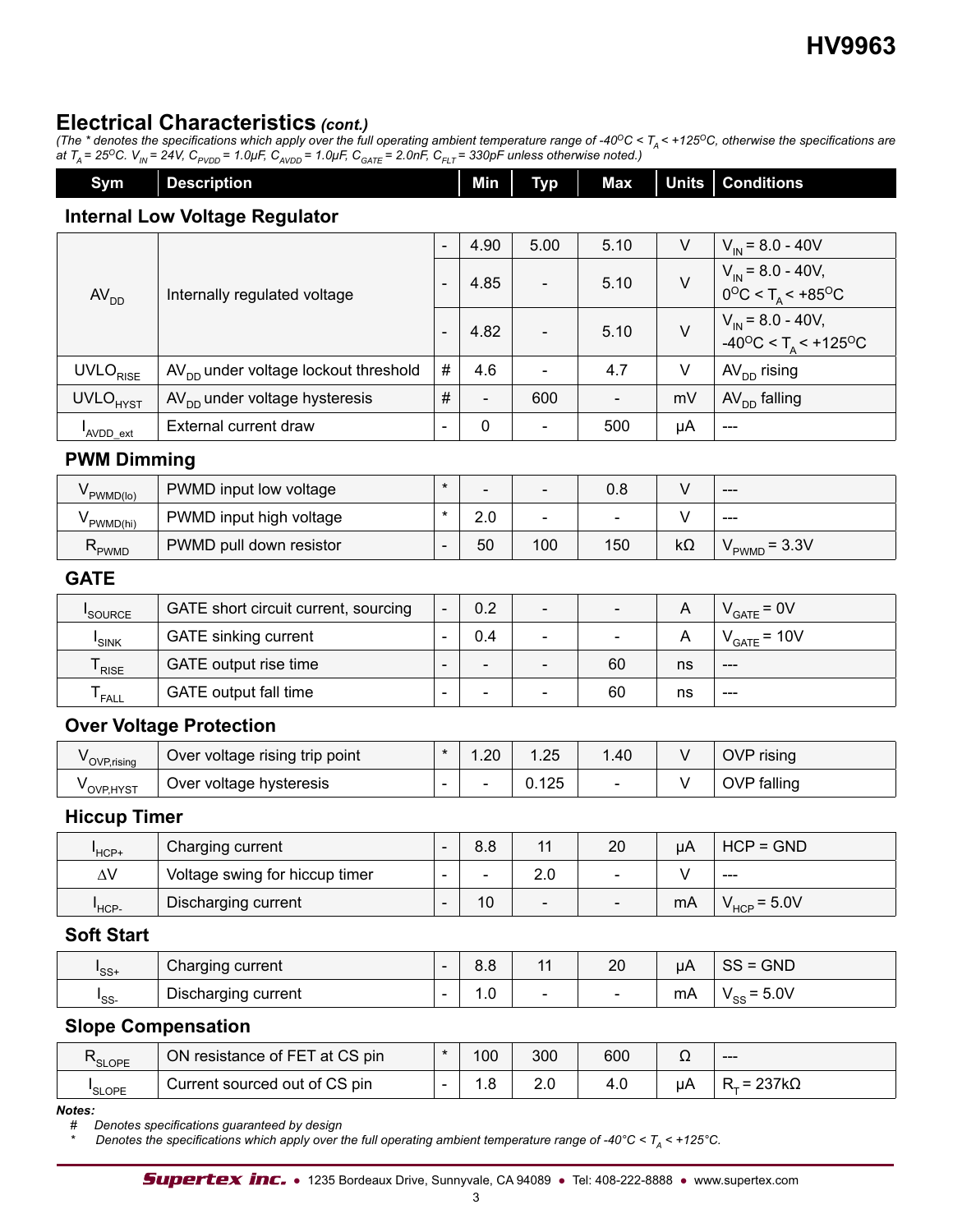## **Electrical Characteristics** *(cont.)*

*(The \* denotes the specifications which apply over the full operating ambient temperature range of -40* $^{\circ}$ *C < T<sub>A</sub> < +125* $^{\circ}$ *C, otherwise the specifications are at T<sub>A</sub>* = 25<sup>o</sup>C. V<sub>IN</sub> = 24V, C<sub>PVDD</sub> = 1.0μF, C<sub>AVDD</sub> = 1.0μF, C<sub>GATE</sub> = 2.0nF, C<sub>FLT</sub> = 330pF unless otherwise noted.)

| Sym                            | <b>Description</b>                              |                | Min    | <b>Typ</b>                   | <b>Max</b>   | <b>Units</b> | <b>Conditions</b>                                                                                                                                                             |  |  |
|--------------------------------|-------------------------------------------------|----------------|--------|------------------------------|--------------|--------------|-------------------------------------------------------------------------------------------------------------------------------------------------------------------------------|--|--|
|                                | <b>Current Sense</b>                            |                |        |                              |              |              |                                                                                                                                                                               |  |  |
| ${\mathsf T}_{\mathsf{BLANK}}$ | Leading edge blanking                           | $^\star$       | 100    | $\overline{\phantom{0}}$     | 300          | ns           | $---$                                                                                                                                                                         |  |  |
| $T_{DELAY1}$                   | Delay to output of output comparator            | $\blacksquare$ |        |                              | 200          | ns           | $COMP = AVDD;$<br>50mV overdrive at CS                                                                                                                                        |  |  |
| $R_{div}$                      | Internal resistor divider ratio - COMP<br>to CS | #              |        | 0.0833                       |              |              |                                                                                                                                                                               |  |  |
| $V_{\text{OFFSET}}$            | Comparator offset voltage                       | L,             | $-20$  |                              | $+20$        | mV           | $---$                                                                                                                                                                         |  |  |
|                                | <b>Internal Transconductance Opamp</b>          |                |        |                              |              |              |                                                                                                                                                                               |  |  |
| <b>GB</b>                      | Gain-bandwidth product                          | #              |        | 1.0                          |              | <b>MHz</b>   | 150pF capacitance at<br>COMP pin                                                                                                                                              |  |  |
| $A_{\rm v}$                    | Open loop DC gain                               | Ē,             | 65     | $\overline{\phantom{a}}$     |              | dB           | Output open                                                                                                                                                                   |  |  |
|                                | <b>Internal Transconductance Opamp</b>          |                |        |                              |              |              |                                                                                                                                                                               |  |  |
| $V_{CM}$                       | Input common-mode range                         | $\#$           | $-0.3$ | $\overline{\phantom{a}}$     | 3.0          | $\vee$       | $---$                                                                                                                                                                         |  |  |
| $V_{O}$                        | Output voltage range                            | #              | 0.7    | $\qquad \qquad \blacksquare$ | $AVDD - 0.7$ | $\vee$       | $---$                                                                                                                                                                         |  |  |
| $G_m$                          | Transconductance                                |                | 1600   | 2000                         | 2400         | µA/V         |                                                                                                                                                                               |  |  |
| $V_{\text{OFFSET}}$            | Input offset voltage                            | $\star$        | $-3.0$ | $\blacksquare$               | $+3.0$       | mV           | $I_{REF}$ = 200mV                                                                                                                                                             |  |  |
| COMP SINK                      | <b>COMP</b> sink current                        | #              | $-0.2$ |                              |              | mA           | $\begin{array}{l} \mathsf{V}_{\mathsf{FB}}\!=\!\mathsf{AV}_{\mathsf{DD}}, \, \mathsf{V}_{\mathsf{IREF}}\!=\mathsf{0}, \\ \mathsf{V}_{\mathsf{COMP}}\!=\mathsf{0} \end{array}$ |  |  |
| COMP_SOURCE                    | COMP source current                             | $\#$           | 0.2    | $\overline{\phantom{a}}$     |              | mA           | $V_{FB} = 0V, V_{IREF} = 3.0V,$<br>$V_{COMP} = A_{YDD} - 0.7V$                                                                                                                |  |  |

### I<sub>COMP.DIS</sub> **Oscillator**

 $I_{BIAS}$ 

| $\mathsf{r}_{\mathsf{O}\mathsf{SC1}}$ | Oscillator frequency   | $\star$                      | 88                       | 100                      | 112 | <b>kHz</b> | $R_T$ = 237k $\Omega$       |
|---------------------------------------|------------------------|------------------------------|--------------------------|--------------------------|-----|------------|-----------------------------|
| $\mathsf{^{I}_{\text{OSC2}}}$         | Oscillator frequency   | $\star$                      | 460                      | 520                      | 580 | kHz        | $R_{\tau}$ = 44.2k $\Omega$ |
| $F_{\rm osc}$                         | Output frequency range | #                            | $\overline{\phantom{a}}$ | $\overline{\phantom{a}}$ | 600 | kHz        | $---$                       |
| $D_{MAX}$                             | Maximum duty cycle     | $\star$                      | 87                       | $\overline{\phantom{0}}$ | 94  | $\%$       | $---$                       |
| V <sub>SYNCH</sub>                    | SYNC input high        | $\overline{\phantom{a}}$     | 2.0                      | $\overline{\phantom{a}}$ |     | $\vee$     | ---                         |
| V <sub>SYNCL</sub>                    | SYNC input low         | $\overline{\phantom{a}}$     |                          | $\overline{\phantom{a}}$ | 0.8 | v          | ---                         |
| <b>COUTSYNC</b>                       | SYNC output current    | $\overline{\phantom{a}}$     |                          | 25                       |     | μA         | $---$                       |
| <b>INSYNC</b>                         | SYNC input current     | $\qquad \qquad \blacksquare$ | 0                        | $\overline{\phantom{a}}$ | 200 | μA         | ---                         |

COMP,DIS Discharging current - 1.0 - - mA VCOMP = 5V

Input bias current  $\vert # \vert - \vert 0.5 \vert 1.0 \vert$  nA

*Notes:*

*# Denotes specifications guaranteed by design*

*\* Denotes the specifications which apply over the full operating ambient temperature range of -40°C < TA < +125°C.*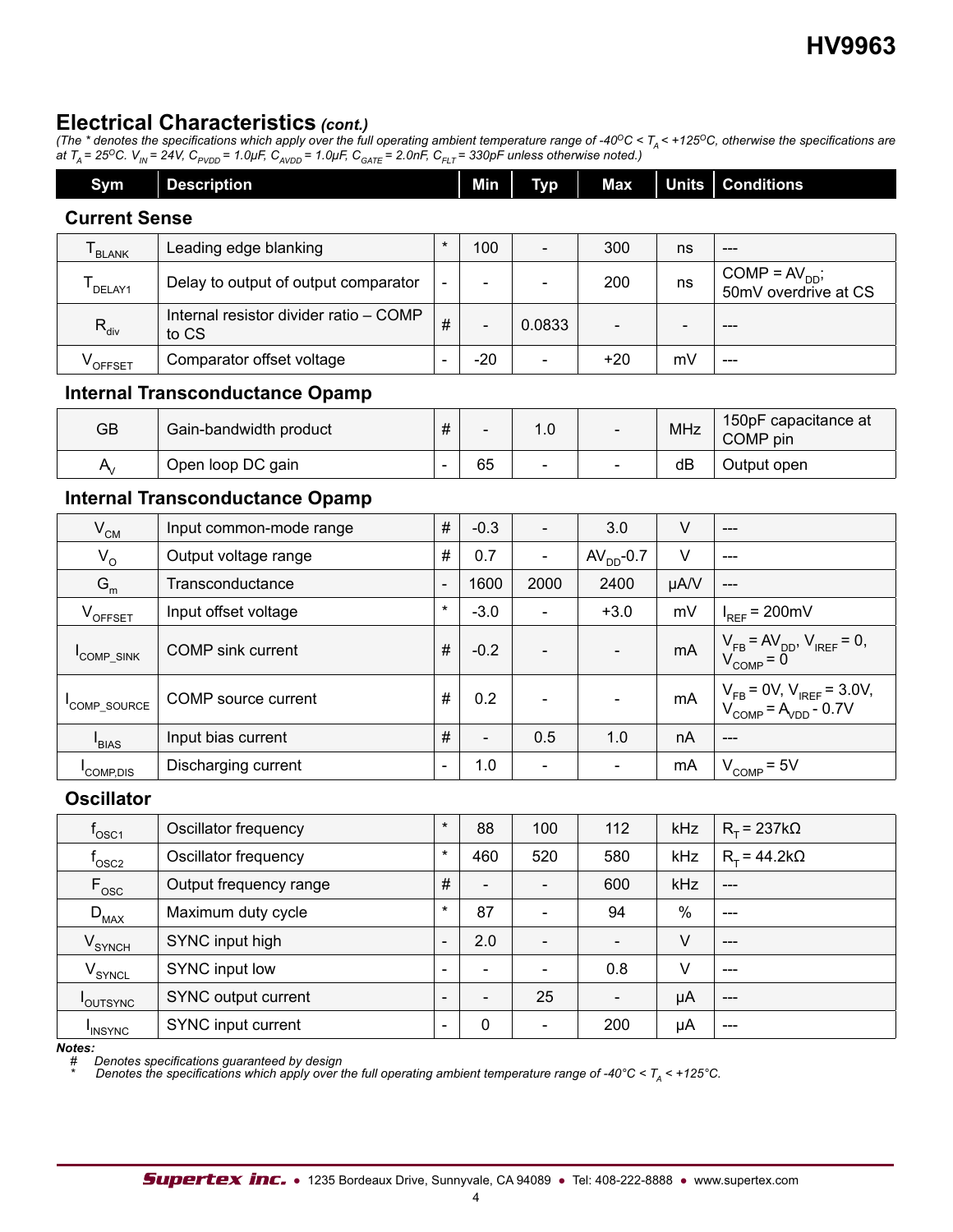## **Electrical Characteristics** *(cont.)*

*(The \* denotes the specifications which apply over the full operating ambient temperature range of -40* $^{\circ}$ *C < T<sub>A</sub> < +125* $^{\circ}$ *C, otherwise the specifications are at T<sub>A</sub>* = 25<sup>o</sup>C. V<sub>IN</sub> = 24V, C<sub>PVDD</sub> = 1.0μF, C<sub>AVDD</sub> = 1.0μF, C<sub>GATE</sub> = 2.0nF, C<sub>FLT</sub> = 330pF unless otherwise noted.)

| Sym                         | <b>Description</b> | <b>Min</b> | <b>Typ</b> |  | Max   Units   Conditions |
|-----------------------------|--------------------|------------|------------|--|--------------------------|
| <b>Output Short Circuit</b> |                    |            |            |  |                          |

| G <sub>SC</sub>                            | Gain for short circuit comparator                              | $\overline{\phantom{0}}$ | 1.8  | 2.0  | 2.4  |        |                                                                                                                                 |
|--------------------------------------------|----------------------------------------------------------------|--------------------------|------|------|------|--------|---------------------------------------------------------------------------------------------------------------------------------|
| V <sub>disable</sub>                       | Voltage at IREF pin to disable the<br>short circuit comparator |                          | 1.19 | 1.25 | 1.31 | $\vee$ | $PWMD = V_{DD}$ ;<br>$F_R = 3.2V$ ;<br>FLT is HIGH                                                                              |
| $V_{\text{omin}}$                          | Minimum output voltage of the gain<br>stage                    | $\star$                  | 0.14 | 0.20 | 0.30 | $\vee$ | $I_{REF}$ = GND                                                                                                                 |
| $\mathsf{T}_{\mathsf{OFF}}$                | Propagation time for short circuit<br>detection                |                          |      |      | 250  | ns     | $PWMD = V_{DD}$<br>$I_{REF}$ = 400mV;<br>FB step from 0 to 900mV;<br>FLT goes from high to<br>low; no capacitance at<br>FLT pin |
| T <sub>RISE, FAULT</sub>                   | Fault output rise time                                         | $\overline{\phantom{0}}$ |      |      | 500  | ns     | ---                                                                                                                             |
| T <sub>FALL,FAULT</sub>                    | Fault output fall time                                         | $\overline{\phantom{a}}$ |      |      | 300  | ns     | $---$                                                                                                                           |
| ${\mathsf T}_{\mathsf{BLANK},\mathsf{SC}}$ | <b>Blanking time</b>                                           | $\star$                  | 400  |      | 800  | ns     | ---                                                                                                                             |

*Note:*

*Denotes the specifications which apply over the full operating ambient temperature range of -40°C <*  $T_A$  *< +125°C.* 

## **Functional Block Diagram**

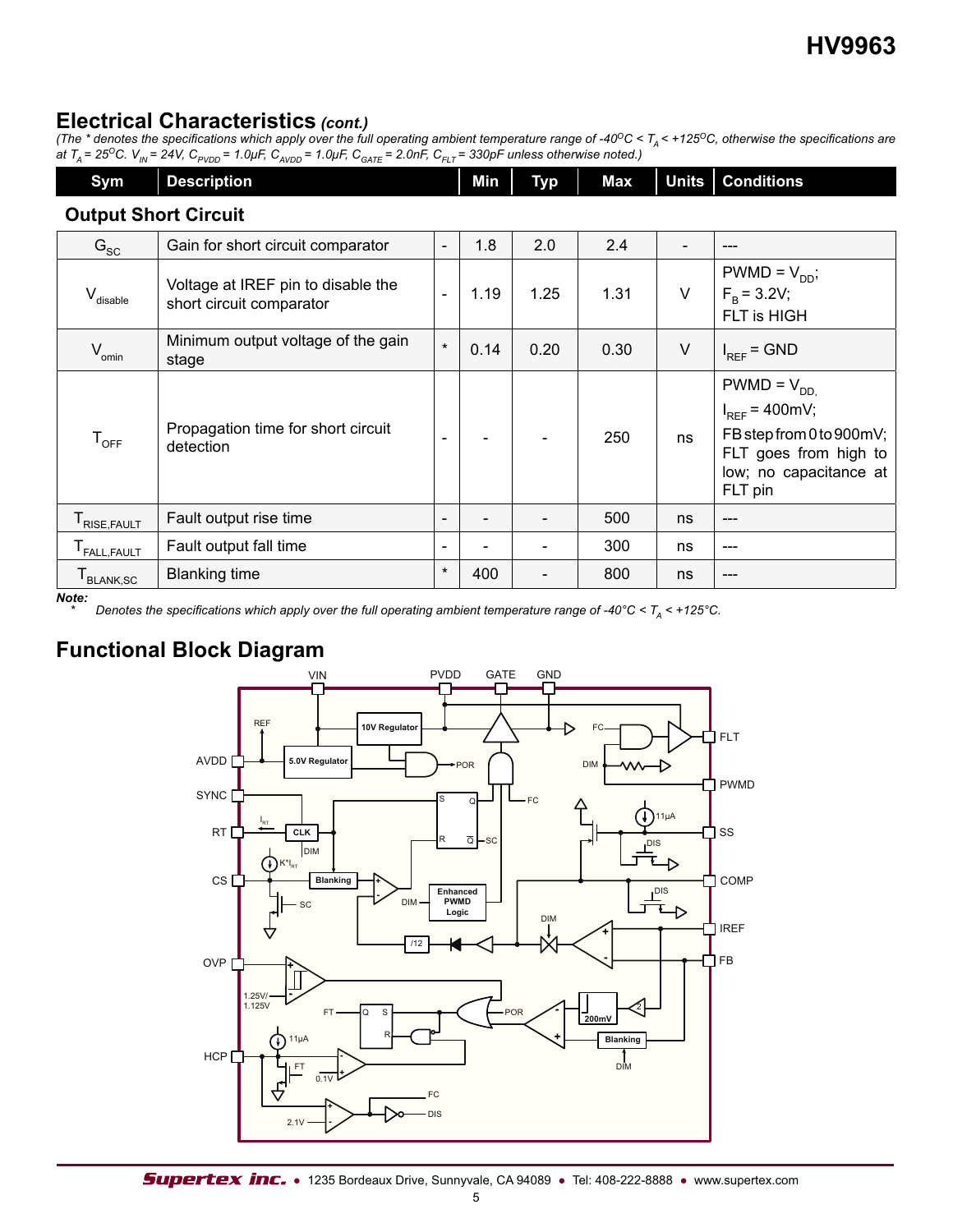### **Power Topology**

The HV9963 is a switch-mode LED driver designed to control a buck, boost or SEPIC converter in a constant frequency mode. The IC includes internal linear regulators, which enables it to operate at input voltages from 9 to 40V. The IC includes features typically required in LED drivers like open LED protection, output short circuit protection, linear and PWM dimming and accurate control of the LED current. It also includes logic to enable enhanced PWM dimming which allows dimming ratios in excess of 5000:1.

#### **Power Supply to the IC (VIN, PVDD and AVDD)**

The HV9963 can be powered directly from its VIN pin that takes a voltage up to 40V. There are two linear regulators within the HV9963 – a 10V linear regulator (PVDD), which is used for the two FET drivers, and a 5.0V linear regulator (AVDD) which supplies power to the rest of the control logic. The IC also has a built in under-voltage lockout which shuts off the IC if the voltage at either VDD pin falls below its UVLO threshold.

Both VDD pins must by bypassed by a low ESR capacitor (≥ 0.1µF) for proper operation.

The input current drawn from the external power supply (or VIN pin) is a sum of the 1.5mA (max) current drawn by the all the internal circuitry and the current drawn by the gate driver (which in turn depends on the switching frequency and the gate charge of the external FET).

$$
I_{IN} = 1.5mA + Q_{g1} \cdot f_{S} + Q_{g2} \cdot f_{PWMD}
$$

In the above equation, fs is the switching frequency of the converter,  $f_{p_{WMD}}$  is the frequency of the applied PWM dimming signal,  $Q_{01}$  is the gate charge of the external boost FET and  $Q_{q2}$  is the gate charge of the disconnect FET (both of which can be obtained from the FET datasheets).

The AVDD pin can also be used as a reference voltage to set the LED current using a resistor divider to the IREF pin.

### **Timing Resistor (RT)**

The switching frequency of the converter is set by connecting a resistor between RT and GND. The resistor value can be determined as:

$$
R_{\tau} \approx \frac{1}{43pF \cdot f_{\rm s}} - 322\Omega
$$

The oscillator is also timed to the PWM dimming signal to improve the PWM dimming performance. The oscillator is turned off when PWMD is low and is enabled when PWMD goes high.

#### **Current Sense (CS)**

The current sense input is used to sense the source current of the switching FET. The CS input of the HV9963 includes a built in 100ns (minimum) blanking time to prevent spurious turn off due to the initial current spike when the FET turns on.

The IC includes an internal resistor divider network, which steps down the voltage at the COMP pins by a factor of 12 (11R:1R). This voltage is used as the reference for the current sense comparators. Since the maximum voltage of the COMP pin is AVDD - 0.7V, this voltage determines the maximum reference current for the current sense comparator and thus the maximum inductor current.

The current sense resistor  $R_{\text{CS}}$  should be chosen so that the input inductor current is limited to below the saturation current level of the input inductor. For discontinuous conduction mode of operation, no slope compensation is necessary. In this case, the current sense resistor is chosen as:

$$
R_{CS} = \frac{AV_{DD} - 0.7V}{12 \cdot I_{SAT}}
$$

where  $I_{\text{SAT}}$  is the maximum desired peak inductor current.

For continuous conduction mode converters operating in the constant frequency mode, slope compensation becomes necessary to ensure stability of the peak current mode controller, if the operating duty cycle is greater than 0.5. This factor must also be accounted for when determining  $R_{cs}$ (see Slope Compensation section).

#### **Slope Compensation**

Choosing a slope compensation that is one half of the down slope of the inductor current ensures that the converter will be stable for all duty cycles.

Slope compensation in the HV9963 can be programmed by one external capacitor in series with the CS pin (see Figure 1). A current, proportional to the switching frequency, is sourced out of the CS pin.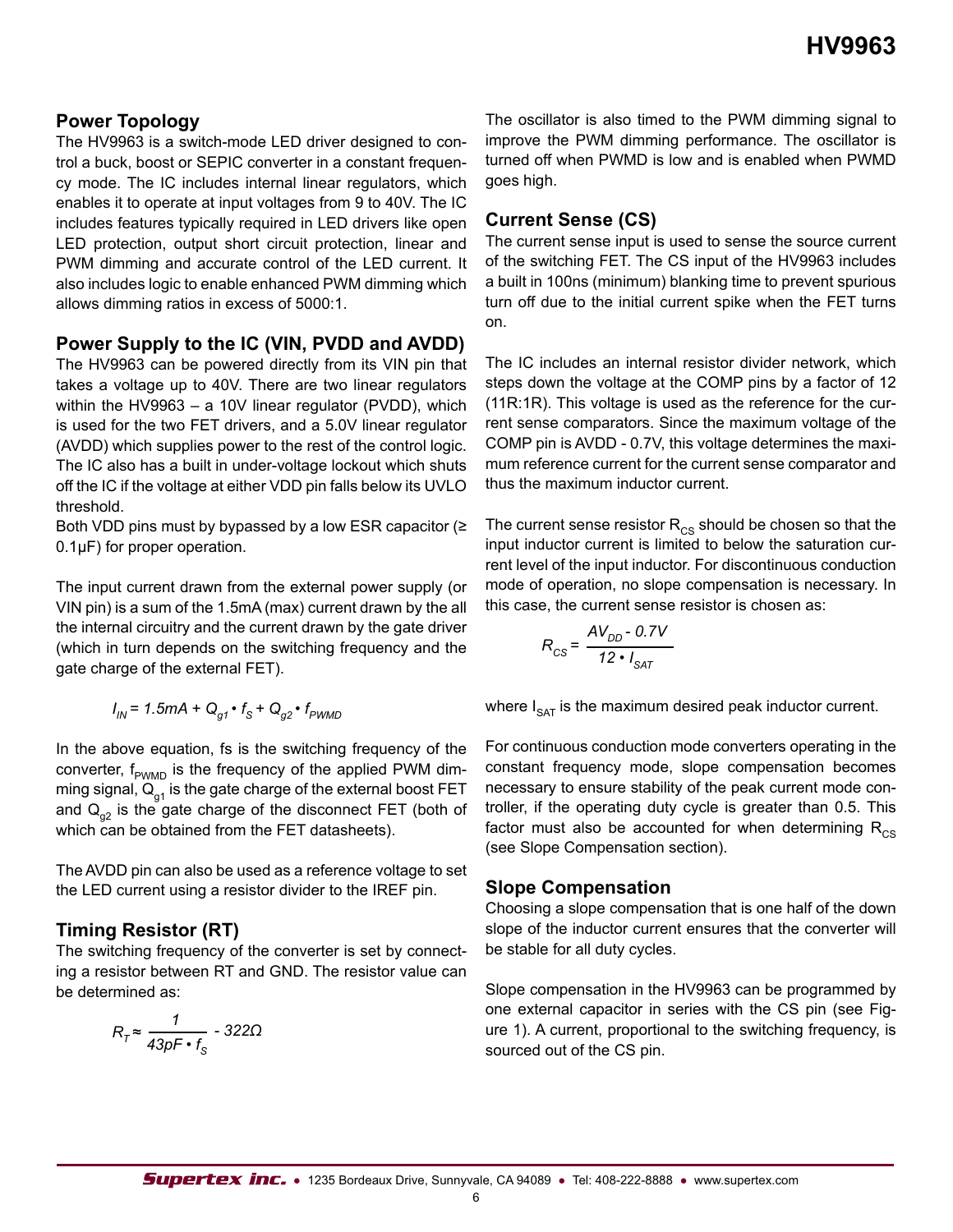

**Figure 1: Slope Compensation circuit**

$$
I_{SC} = 2\mu A \cdot \frac{f_S}{100kHz}
$$

This current flows into the capacitor and produces a ramp voltage across the capacitor. The voltage at the CS pin is then the sum of the voltage across the capacitor and the voltage across the current sense resistor, with the voltage across the capacitor providing the required slope compensation. When the GATE turns off, an internal pull down FET discharges the capacitor.

Assuming a down slope of DS (A/μs) for the inductor current, the current sense resistor can be computed as:

$$
R_{CS} = \frac{AV_{DD} - 0.9V}{12} \cdot \frac{1}{\frac{D_S \cdot 10^6 \cdot 0.93}{2 \cdot f_S} + I_{SAT}}
$$

The slope compensation capacitor is chosen to provide the required amount of slope compensation required to maintain stability.

$$
C_{SC} = \frac{I_{SC}}{DS/2 \cdot R_{CS}}
$$

*Note: Sometimes, excessive stray inductance in the current sense path might cause the slope compensation circuit to mis-trigger. The following section describes the cause of the problem and the solution.*

Figure 2 shows the detailed slope compensation circuit with a parasitic inductance  $L<sub>p</sub>$  between the ground of the boost converter and the ground of the HV9963. Also shown is the drain capacitance of the boost FET Q1 (which is the total capacitance at the drain node).



**Figure 2: Slope Compensation circuit with parasitics**

When the FET Q1 is off, the internal discharge to FET Q2 is turned on and capacitor  $C_{SC}$  is discharged. Also,  $C_{DRAIN}$ is charged to the output voltage  $V_{\Omega}$ . When the FET Q1 is turned on, the drain node of the FET is pulled to ground (Q2 is turned off just prior to Q1 being turned on). This causes the drain capacitance to discharge through the FET Q1, causing a current spike as shown in Figure 3. This current spike causes a voltage to develop across the parasitic inductance. As long as the current is increasing through the inductance, the voltage developed across the inductor is successfully blocked by the body diode of Q2. However, during the falling edge of the current spike, the voltage across the inductor causes the body diode to become forward biased. This conduction path through the body diode of Q2 causes pre-charge of  $C_{SC}$ . The pre-charge voltage can be fairly high since the current's rate of fall is very large.



**Figure 3: Waveforms during turn-on**

For example, a typical current spike usually lasts about 100ns. Assuming a 3A peak current (this value is usually the saturation current of the FET which can be much higher) and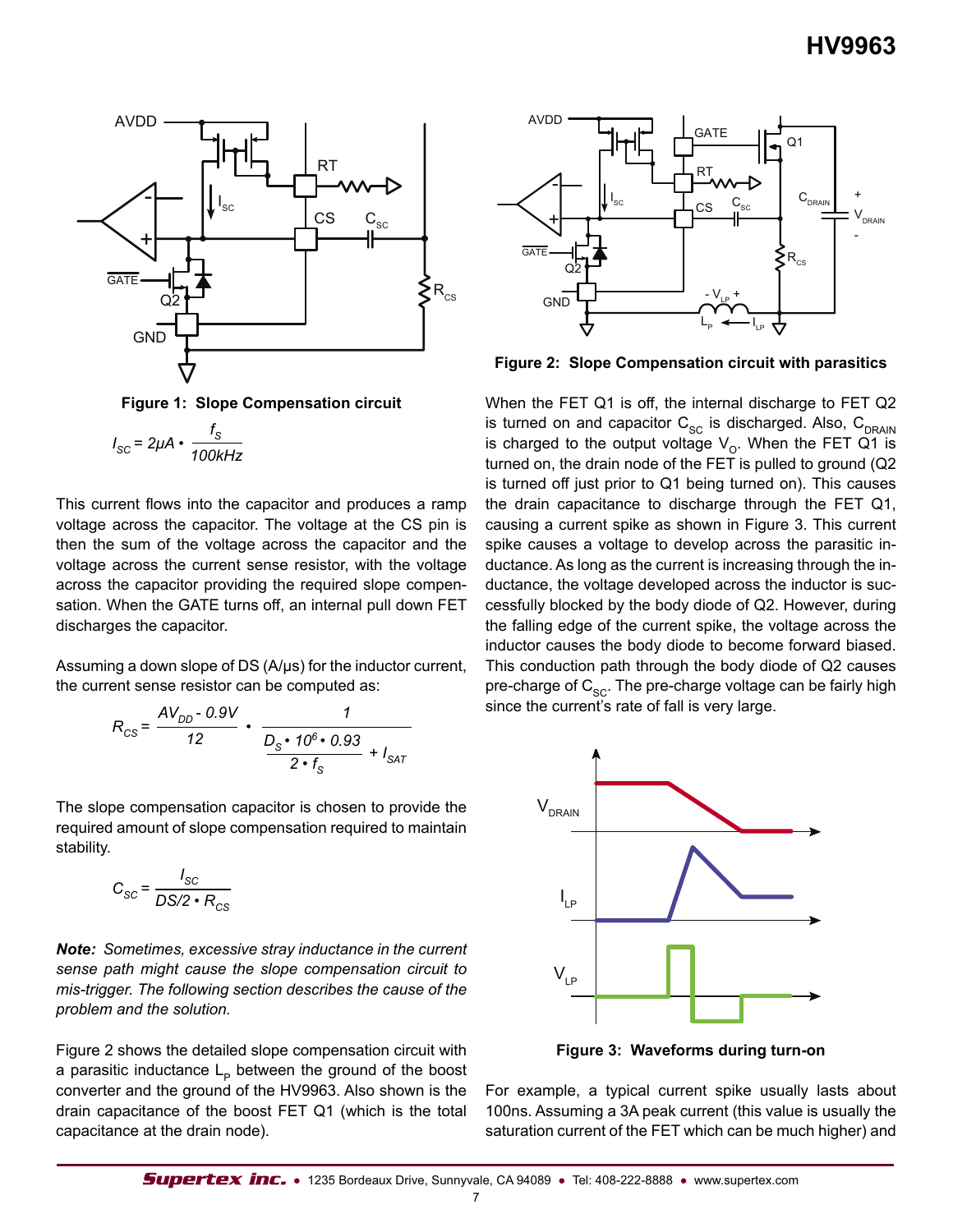equal distribution between the rise and fall times, a 10nH parasitic inductance causes a pre-charge voltage of:

$$
V_{PRE\text{-CHARGE}} = 10nH \cdot \frac{3A}{50ns} = 600mV
$$

As can be seen, a very conservative estimate of the precharge voltage is already larger than the steady state peak current sense voltage and will cause the converter to falsely trip.

To prevent this behavior, a resistor (typically  $500 - 800\Omega$ ) can be added in series with the capacitor as shown in Figure 4. This resistor limits the charging current into the capacitor. However, the resistor will also slow down the discharge of the capacitor during the FET off time, so the maximum external resistance will be limited by the switching frequency and the slope compensation capacitor.



**Figure 4: Modified Slope compensation circuit**

$$
R_{\text{ext,max}} = \frac{1}{3} \cdot \frac{0.07}{f_{\text{S}}} \cdot \frac{1}{C_{\text{SC}}} - 600\Omega
$$

#### **FLT Output**

The FLT pin is used to drive a disconnect FET when driving boost and SEPIC converters. In the case of boost converters, when there is a short circuit fault at the output, there is a direct path from the input source to ground which can cause high currents to flow. The disconnect switch is used to interrupt this path and prevent damage to the converter.

The disconnect switch also helps to disconnect the output filter capacitors for the boost and SEPIC converters from the LED load during PWM dimming and enables a very high PWM dimming ratio.

#### **Control of the LED Current (IREF, FDBK and COMP)**

The LED current in the HV9963 is controlled in a closedloop manner. The current reference which sets the three LED currents at the IREF pin is set by using a resistor divider from the AVDD pin (or can be set externally with a low voltage source). This reference voltage is compared to the voltage at the FDBK pin which senses the LED current by using current sense resistors. HV9963 includes a 1.0MHz transconductance amplifier with tri-state output, which is used to close the feedback loops and provide accurate current control. The compensation network is connected at the COMP pin.

The output of the op-amp is buffered and connected to the current sense comparator using a 11R:1R resistor divider.

The output of the op-amp is also controlled by the signal applied to the PWMD pin. When PWMD is high, the output of the op-amp is connected to the COMP pin. When PWMD is low, the output is left open. This enables the integrating capacitor to hold the charge when the PWMD signal has turned off the gate drive. When the IC is enabled, the voltage on the integrating capacitor will force the converter into a steady state almost instantaneously.

*Note: The absolute maximum voltage rating of the IREF pin is 3.5V and the voltage applied at this pin should not exceed this rating.*

#### **Soft Start (SS)**

Soft start of the LED current can be achieved by connecting a capacitor at the SS pin. The rate of rise of SS pin limits the LED current's rate of rise.

Upon start-up, the capacitance at the COMP network is being charged by the 200μA sourcing current of the transconductance amplifier. Without the soft-start function, this larger current would cause the COMP voltage to increase faster than the boost converter's response time, causing overshoots in the LED current during start-up.

The SS pin is used to prevent these LED current overshoots by limiting the COMP pin's rate of rise . A capacitor at the soft start pin programs the voltage's rate of rise at the pin. The SS pin holds the COMP pin to 1.0V above the SS pin and thereby controls the COMP pin's rate of rise. The COMP pin is released once the voltage reaches its steady state voltage.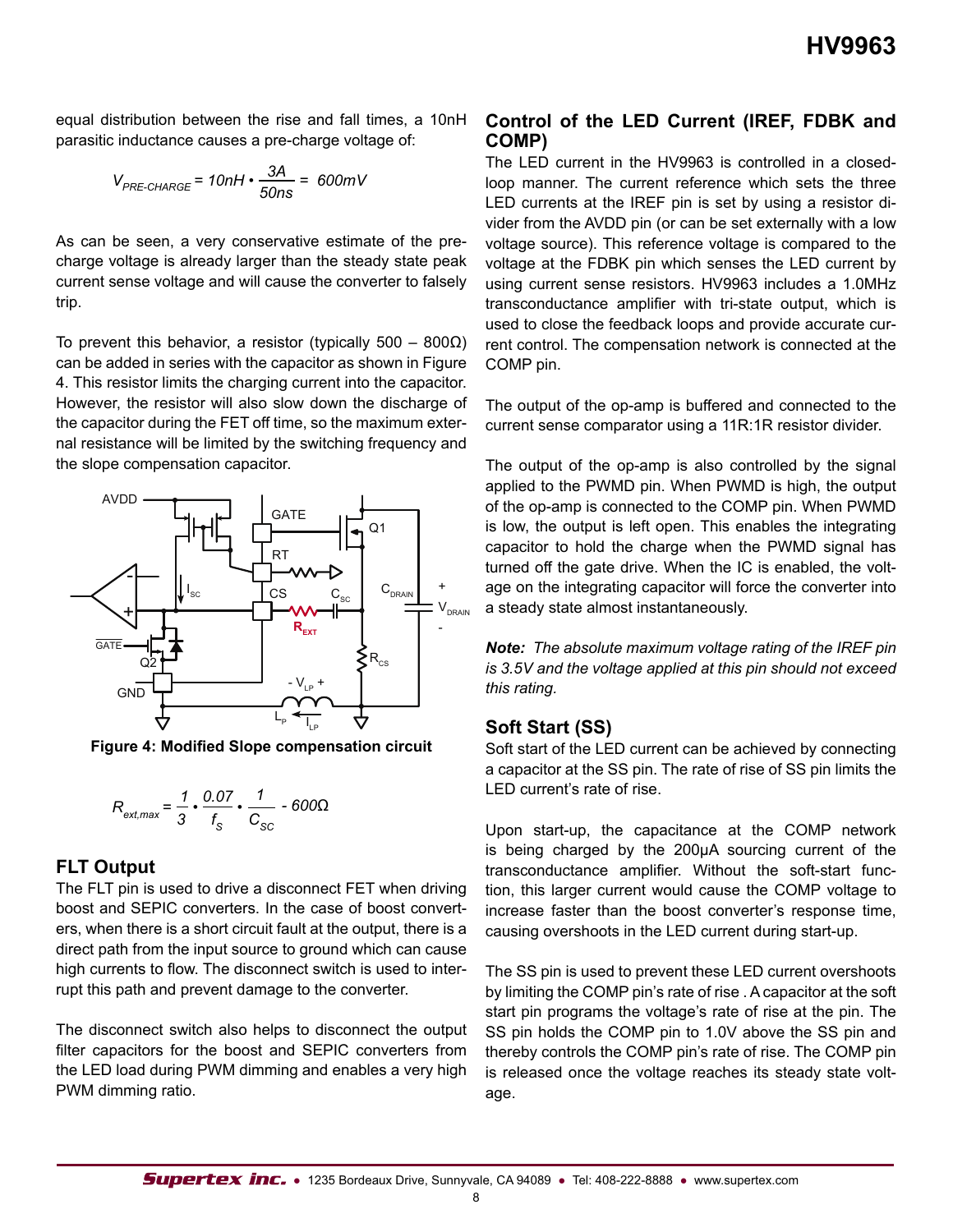If the steady state voltage at the COMP pin  $(V_{\text{COMP}(\text{SS})})$  and the desired rate of rise of the LED current  $(T_{RISE})$  is known, the capacitance required at the SS pin can be computed as:

$$
C_{SS} = \frac{11\mu A \cdot T_{RISE}}{V_{COMP(SS)} - 1V}
$$

#### **Linear Dimming**

Linear Dimming can be accomplished in the HV9963 by varying the voltages at the IREF pin. Note that since the HV9963 is a peak current mode controller, it has a minimum on-time for the GATE output. This minimum on-time will prevent the converter from completely turning off even when the IREF pin is pulled to GND. Thus, linear dimming cannot accomplish true zero LED current. To get zero LED current, PWM dimming has to be used.

Due to the offset voltage of the short circuit comparator as well as the non-linearity of the X2 gain stage, pulling the IREF pin very close to GND might trigger the internal short circuit comparator and shut down the IC. To overcome this, the output of the gain stage is limited to 140mV (minimum), allowing the IREF pin to be pulled all the way to 0V without triggering the short circuit comparator.

#### **PWM Dimming (PWMD)**

PWM dimming in the HV9963 can be accomplished using a TTL compatible square wave source at the PWMD pin.

The HV9963 has an enhanced PWM dimming capability, which allows PWM dimming to widths less than one switching cycle with no drop in the LED current.

The enhanced PWM dimming performance of the HV9963 can be best explained by considering typical boost converter circuits without this functionality. When the PWM dimming pulse becomes very small (less than one switching cycle for a DCM design or less than five switching cycles for a CCM design), the boost converter is turned off before the input current can reach its steady state value. This causes the input power to droop, which is manifested in the output as a droop in the LED current (Figure. 5; for a CCM design).



**Figure 5a: PWM Dimming with dimming on-time far greater than one switching time period**



**Figure 5b: PWM Dimming with dimming on-time equal to one switching time**

In the above figures,  $I_0(SS)$  and  $I_i(SS)$  refer to the steady state values (PWMD = 100%) for the output current and inductor current respectively. As can be seen, the inductor current does not rise enough to trip the CS comparator. This causes the closed loop amplifier to lose control of the LED current and COMP rails to VDD.

In the HV9963, however, this problem is overcome by keeping the boost converter ON, even though PWMD has gone to zero to ensure enough power is delivered to the output. Thus, the amplifier still has control over the LED current and the LED current will be in regulation as shown in Figure. 6.

When the PWM signal is high, the GATE and FLT pins are enabled and the output of the transconductance op-amp is connected to the external compensation network. Thus, the internal amplifier controls the output current. When the PWMD signal goes low, the output of the transconductance amplifier is disconnected from the compensation network. Thus, the integrating capacitor maintains the voltage across it. The FLT pin goes low, turning off the disconnect switch. However, the boost FET is kept running.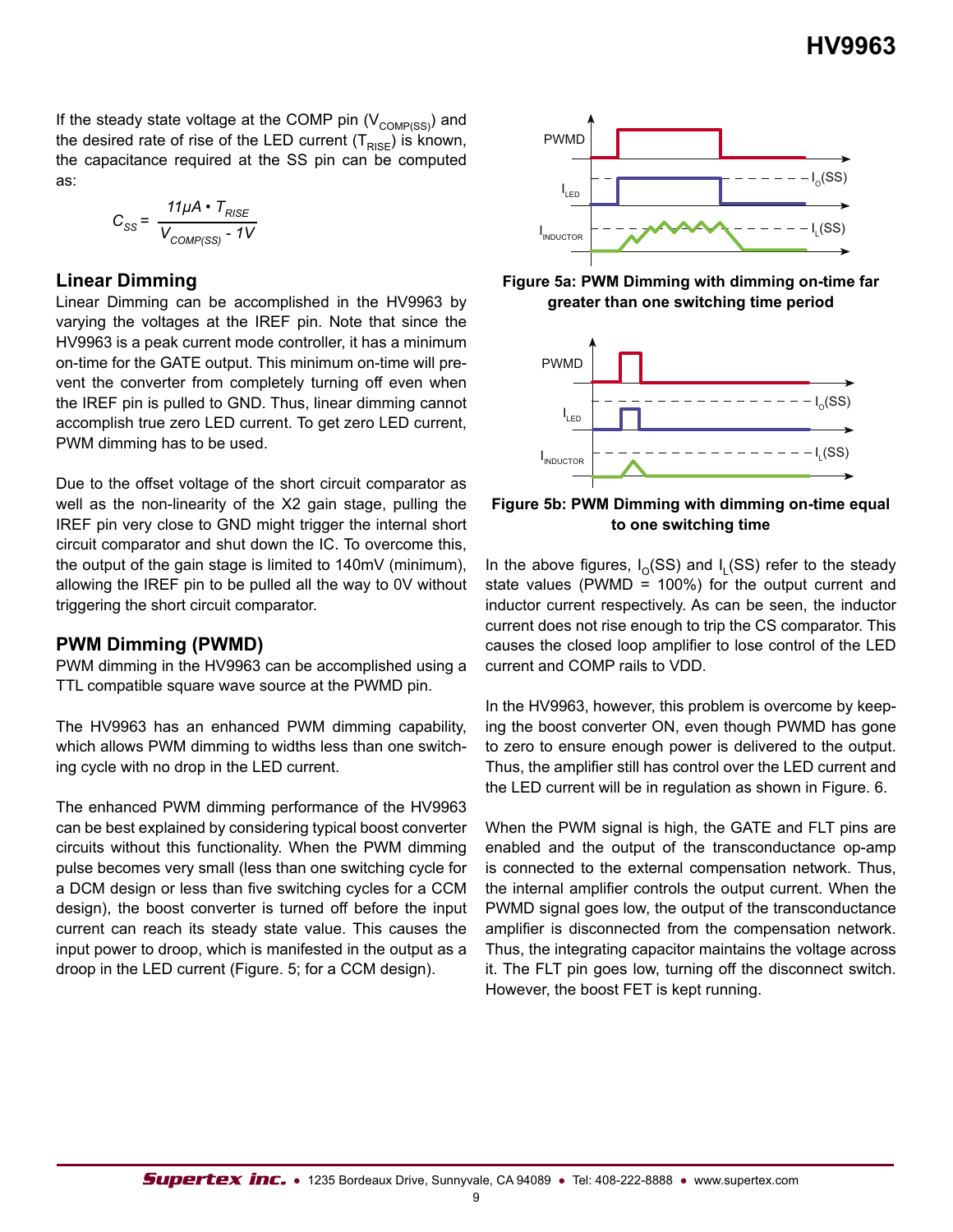



Note that disconnecting the LED load during PWM dimming causes the energy stored in the inductor to be dumped into the output capacitor. The chosen filter capacitor should be large enough so that it can absorb the inductor energy without significant change of the voltage across it. If the capacitor voltage change is significant, it would cause a turn-on spike in the inductor current when PWMD goes high.

#### **Fault Conditions and Hiccup Timer (OVP, HCP)**

The HV9963 is a robust controller which can protect the LEDs and the LED driver in case of fault conditions. The HV9963 includes both open LED protection and output short circuit protection. In both cases, the HV9963 shuts down and attempts a restart. The hiccup time is programmed by the capacitor at the HCP pin.

When a fault condition is detected, both GATE and FLT outputs are disabled and the COMP, SS and HCP pins are pulled to GND. Once the voltage at the HCP pin falls below 0.1V and the fault condition(s) have disappeared, the capacitor at the HCP pin is released and is charged slowly by a 11μA current source. Once the capacitor is charged to 2.1V, the COMP and SS pins are released and GATE and FLT pins are allowed to turn on. Then, the converter will go into a soft-start mode ensuring a smooth recovery for the LED current.

### **Hiccup Timer (HCP)**

The value of the capacitor required for a given hiccup time is given by:

$$
C_{HCP} = \frac{11\mu A \cdot T_{HCP}}{2V}
$$

### **Short Circuit Protection**

When a short circuit condition is detected (output current becomes higher than twice the steady state current), the GATE and FLT outputs are pulled low. As soon as the disconnect FET is turned off, the output current goes to zero and the short circuit condition disappears. At this time, the hiccup

timer is started. Once the timing is complete, the converter attempts to restart. If the fault condition still persists, the converter shuts down and goes through the cycle again. If the fault condition is cleared (due to a momentary output short) the converter will start regulating the output current normally. This allows the LED driver to recover from accidental shorts without having to reset the IC.

Note that the power rating of the LED sense resistor has to be chosen properly if it has to survive a persistent fault condition. The power rating can be determined using:

$$
P_{RS} \geq \frac{I_{SAT}^2 \cdot R_S \cdot (T_{FAULT} + T_{OFF})}{t_{HICCUP}}
$$

Where  $I_{\text{SAT}}$  is the saturation current of the disconnect FET. In the case of the HV9963,  $(T_{FAllT} + T_{OFF})$  is 550ns (max).

#### **False Triggering of the Short Circuit Comparator During PWM Dimming**

During PWM dimming, the parasitic capacitance of the LED string might cause a spike in the output current when the disconnect FET is turned on. If this spike is detected by the short circuit comparator, it will cause the IC to falsely detect an over current condition and shut down.

In the HV9963, to prevent these false triggers, there is a built in 500ns blanking network for the short circuit comparator. This blanking network is activated when the PWMD input goes high. Thus, the short circuit comparator will not see the spike in the LED current during the PWM dimming turn-on transition. Once the blanking timer is completed, the short circuit comparator will start monitoring the output current. Thus, the total delay time for detecting a short circuit will depend on the condition of the PWMD input.

If the output short circuit exists before the PWM dimming signal goes high, the total detection time will be:

$$
t_{\text{DETECT1}} = t_{\text{BLANK}} + t_{\text{DELAY}} \approx 1050 \text{ns} (\text{max})
$$

If the short circuit occurs when the PWM dimming signal is already high, the time to detect will be:

$$
t_{DETECT1} = t_{DELAY} \approx 250 \text{ns}(\text{max})
$$

### **Over Voltage Protection**

The HV9963 provides hysteretic over voltage protection allowing the IC to recover in case the LED load is disconnected momentarily.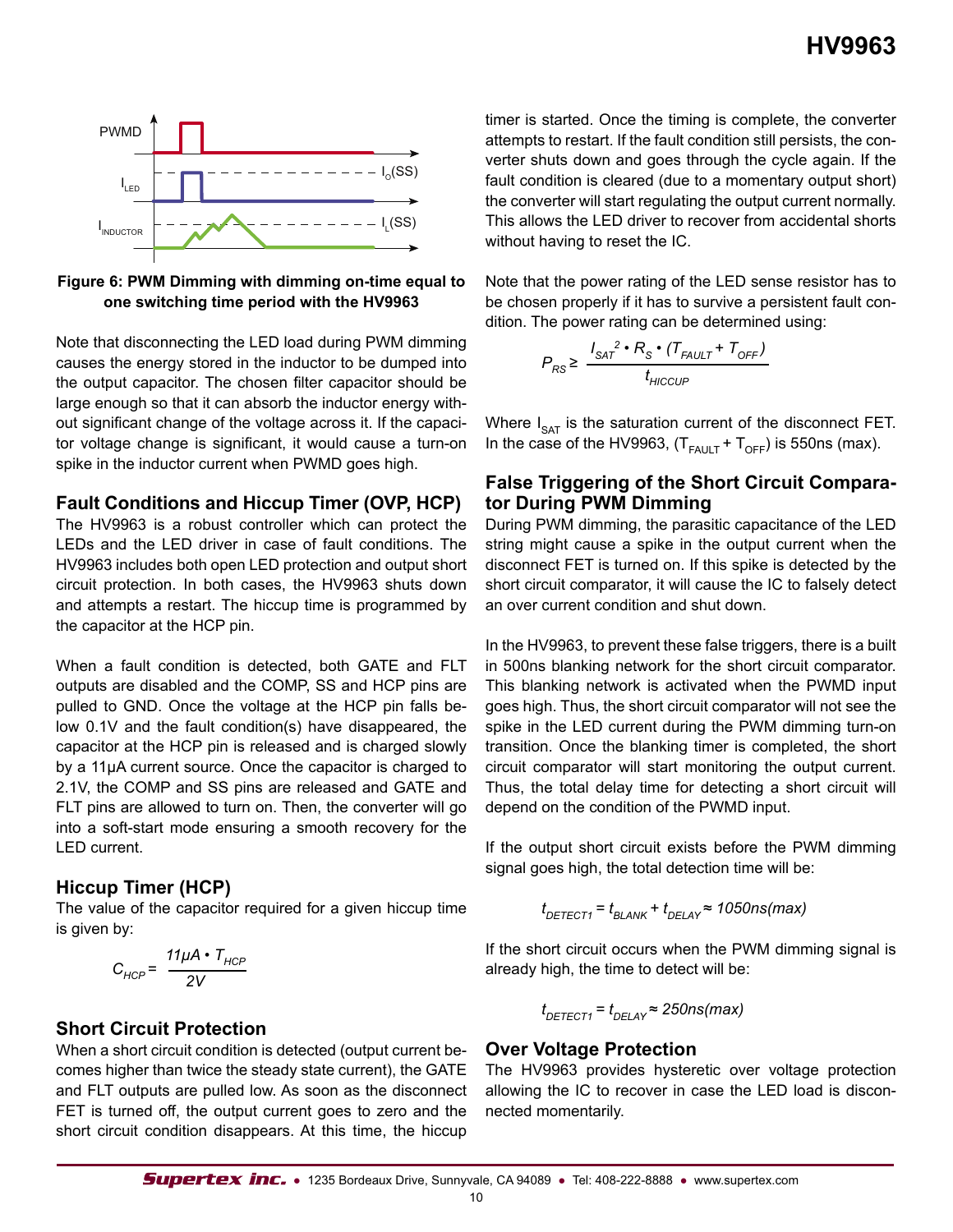When the load is disconnected in a boost converter, the output voltage rises as the output capacitor starts charging. When the output voltage reaches the OVP rising threshold, the HV9963 detects an over voltage condition and turns off the converter. The converter is turned back on only when the output voltage falls below the falling OVP threshold (which is 10% lower than the rising threshold). This time is mostly dictated by the R-C time constant of the output capacitor  $C_{\Omega}$ and the resistor network used to sense over voltage ( $R_{\text{OVP1}}$  $+$  R<sub>OVP2</sub>). In case of a persistent open circuit condition, this cycle keeps repeating; maintaining the output voltage within a 10% band.

In most designs, the lower threshold voltage of the over voltage protection ( $V_{OVP}$  – 10%) -- the point at which the HV9963 attempts to restart-- will be more than the LED string voltage. Thus, when the LED load is reconnected to the output of the converter, the voltage differential between the actual output voltage and the LED string voltage will cause a spike in the output current. This causes a short circuit to be detected and the HV9963 will trigger short circuit protection. This behavior continues until the output voltage becomes lower than the LED string voltage at which point, no fault will be detected and normal operation of the circuit will commence.

## **Pin Description**

| Pin#           | <b>Name</b> | <b>Description</b>                                                                                                                                                                                                                                    |
|----------------|-------------|-------------------------------------------------------------------------------------------------------------------------------------------------------------------------------------------------------------------------------------------------------|
| $\mathbf{1}$   | <b>VIN</b>  | This pin is the input of a 40V high voltage regulator, and should not be left unconnected. If a voltage at<br>PVDD is being applied from an external power supply, the VIN and PVDD pins should be shorted.                                           |
| $\overline{2}$ | <b>PVDD</b> | This pin is a regulated 10V supply for the two gate drivers (FLT and GATE). It must be bypassed with a<br>low ESR capacitor to GND (at least 1.0µF).                                                                                                  |
| 3              | <b>GATE</b> | This is the GATE driver output for the switching FET.                                                                                                                                                                                                 |
| 4              | <b>GND</b>  | Ground return for all the low power analog internal circuitry as well as the gate drivers. This pin must be<br>connected to the return path from the input.                                                                                           |
| 5              | <b>CS</b>   | This pin is used to sense the source current of the external power FET. It includes a built-in 100ns (min)<br>blanking time.                                                                                                                          |
| 6              | <b>HCP</b>  | This pin provides the hiccup timer in case of a fault. A capacitor at this pin programs the hiccup time.                                                                                                                                              |
| $\overline{7}$ | <b>RT</b>   | This pin sets the frequency of the power circuit. A resistor between RT and GND will program the circuit<br>in constant frequency mode. The switching frequency is synchronized to the PWMD input and oscillator<br>will turn on once PWMD goes high. |
| 8              | <b>SYNC</b> | This I/O pin may be connected to the SYNC pin of other HV9963 circuits and will cause the oscillators to<br>lock to the highest frequency oscillator.                                                                                                 |
| 9              | SS          | This pin is used to provide soft start upon turn-on of the IC. A capacitor at this pin programs the soft start<br>time.                                                                                                                               |
| 10             | <b>AVDD</b> | This is a power supply pin for all internal control circuits. This voltage is also used as the reference<br>voltage both internally and externally. It must be bypassed with a low ESR capacitor to GND (at least<br>$0.1 \mu F$ ).                   |
| 11             | <b>FLT</b>  | This pin is used to drive an external disconnect FET which disconnects the load from the circuit during<br>a fault condition or during PWM dimming to achieve a very high dimming ratio.                                                              |
| 12             | <b>OVP</b>  | This pin provides the over voltage protection for the converter. When the voltage at this pin exceeds<br>1.25V, the gate output of the HV9963 is turned off and FLT goes low. The IC will turn on when the voltage<br>at the pin goes below 1.125V.   |
| 13             | <b>PWMD</b> | When this pin is pulled to GND (or left open), switching of the HV9963 is disabled. When an external TTL<br>high level is applied to it, switching will resume.                                                                                       |
| 14             | <b>COMP</b> | Stable Closed loop control can be accomplished by connecting a compensation network between COMP<br>and GND.                                                                                                                                          |
| 15             | <b>IREF</b> | The voltage at this pin sets the output current level. The current reference can be set using a resistor<br>divider from the AVDD pin. Connecting a voltage greater than 1.25V at this pin will disable the short<br>circuit comparator.              |
| 16             | <b>FB</b>   | This pin provides output current feedback to the HV9963 by using a current sense resistor.                                                                                                                                                            |